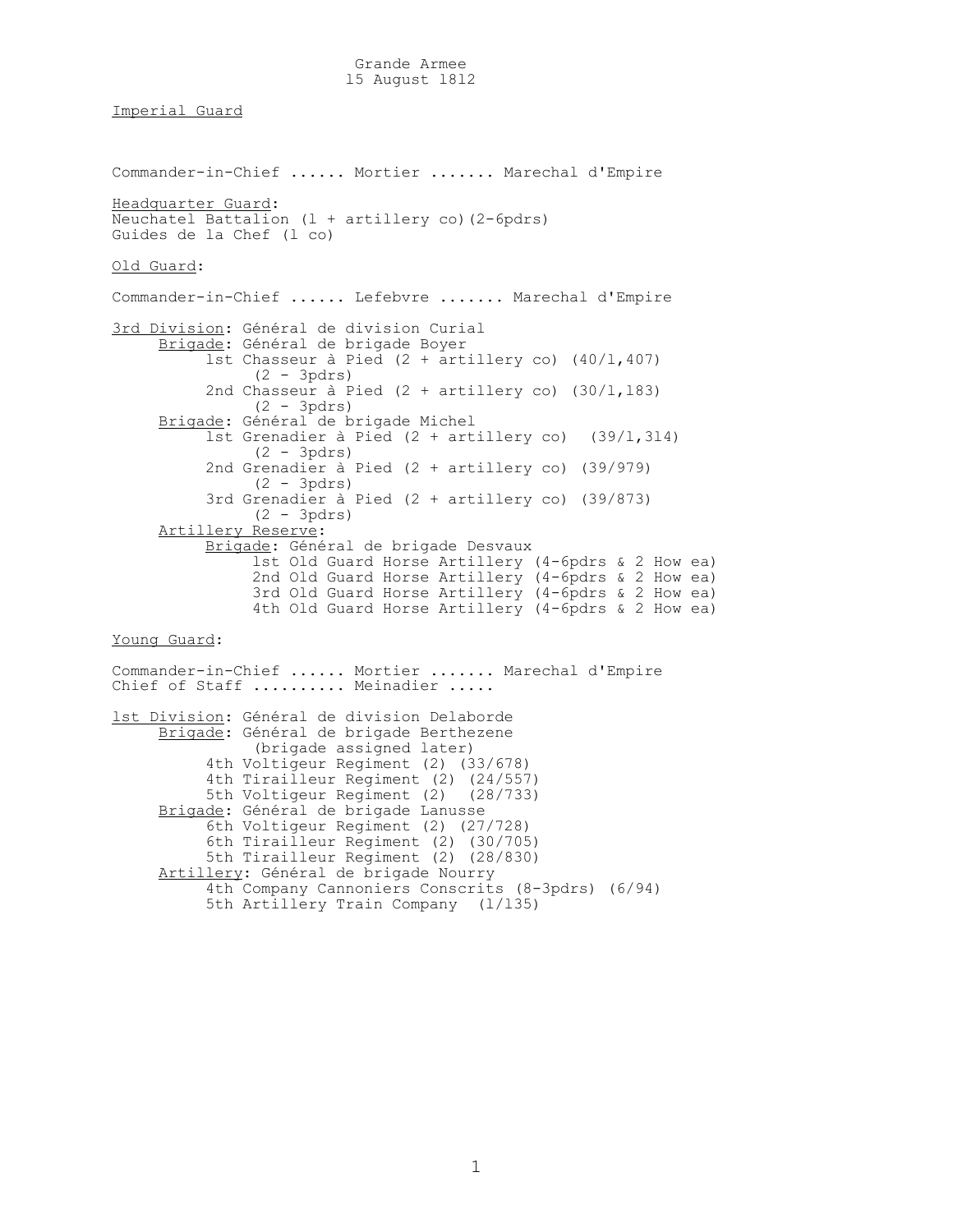2/5th Sapper Battalion 2nd Division: Général de division Roguet Brigade: Général de brigade Boyeldieu lst Tirailleur Regiment (2) (3l/805) lst Voltigeur Regiment (2) (22/688) Brigade: Général de brigade Lanbere Fusilier Chasseur Regiment (2) (33/1,164) Fusilier Grenadier Regiment (2) (3l/l,296) Artillery: Colonel Villeneuve l3/, l4/8th Foot Artillery (5/227) 6/4th Train Battalion 2/7th Train Battalion Sappers Train des equippages Administration Vistula Legion: Général de division Claparede Brigade: Général de brigade Cholpicki lst Vistula Regiment (2 + artillery co) (2-3pdrs) (26/l,042) 2nd Vistula Regiment (2 + artillery co) (2-3pdrs) (30/882) Brigade: Général de brigade 3rd Vistula Regiment (2 + artillery co) (2-3pdrs) (29/989) Attached to the Guard: Brigade: Portuguese Chasseur à Cheval Regiment (3) (21/367) 7th Chevau-léger Regiment (4) Brigade: Velites of Turin (l) Velites of Florence (l) Italian Gardes d'Honneur (l sqn) Spanish Pioneer Battalion Artillery: Général de division Nourry 3rd Conscrit Cannonier Company (8-3pdrs) lst & 2nd Old Guard Foot Artillery (6-l2pdrs & 2 How ea) 3rd & 4th Old Guard Foot Artillery (6-6pdrs & 2 How) 5th & 6th Old Guard Foot Artillery (6-6pdrs & 2 How) Artillery Artisians 3/2nd Train Battalion l/,2/lst Train Battalion 3/,4/lst Train Battalion Equippage Train 3rd Division Artillery Artisians Other Artillery Artisians Guard Cavalry Marechal Bessieres Division: Général de division Walther Brigade: Général de brigade St. Sulpice Empress Dragoon Regiment (5) (48/800) Grenadier à Cheval Regiment (5) (67/959) Brigade: Général de brigade Guyot Chasseur à Cheval Regiment (5) (68/964)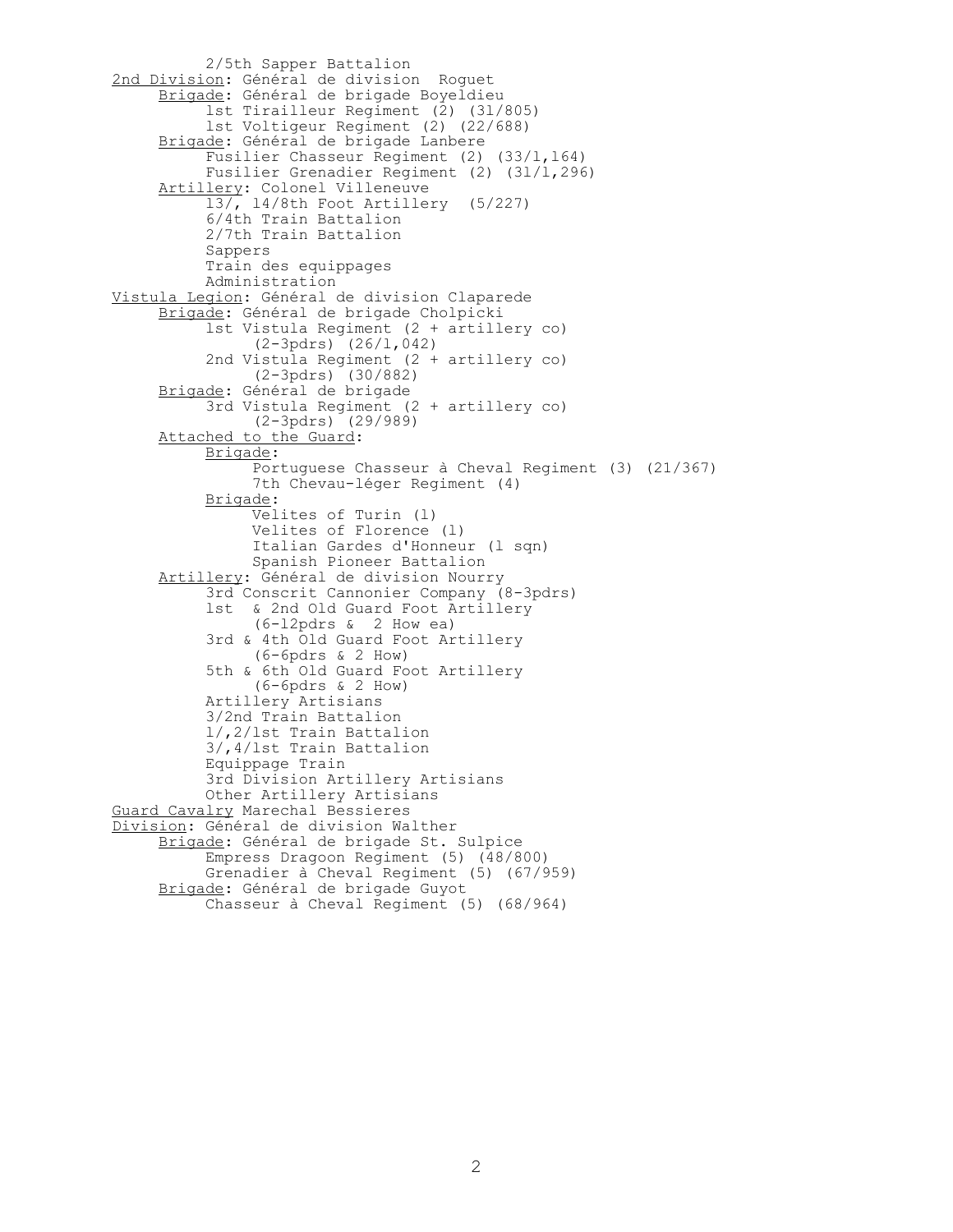Mameluke Company Brigade: Général de brigade Krasinski lst Chevau-léger lancier de la Garde Regiment (Polish) (4) (59/557) Brigade: Général de brigade Colbert 2nd Chevau-léger lancier de la Garde Regiment (Dutch) (4) (48/638) Gendarmerie d'Elite (2) Artillery: Général de brigade Devaux l/, 2/lst Horse Artillery 2/, 3/7th Principal Train Battalion Artillery Reserve: Général de division Sorbier 2/,3/,4/Young Guard Horse Artillery (4-6pdrs & 2 How ea) l/lst Guard Train Battalion l/,5/Young Guard Horse Artillery (6-6pdrs & 2 How ea) l/,2/Young Guard Foot Artillery (6-6pdrs & 2 How ea) 2/,6/2nd Guard Train 6/2nd Guard Train Battalion 5/,6/lst Horse Artillery (6-6pdrs & 2 How ea) 3/,4/Young Guard Foot Artillery 3/,4/2nd Guard Train Battalion 5/,6/Young Guard Foot Artillery l/,5/2nd Guard Train Battalion l5/,l6/8th Foot Artillery 5/7th Principal Train Battalion Reserve Artillery Park: Det. Conscrit Cannoniers (2-3pdrs) Det. Guard Artillery Artisians & Pontooneers 3/,6/lst Guard Train Battaliaon Det. Conscrit Cannoniers (2-3pdrs) 2/lst & l/,2/,3/,6/2nd Guard Train Det. Conscrit Cannoniers (2-3pdrs) Det. l6th Artillery Artisians 6/7th Principal Train Battalion l/,6/4th Principal Train Battalion 3/lst Pontooneer Battalion 2/,3/4th Principal Train Battalion l/,2/,3/,5/,6/l3th Train (bis) Battalion l0/8th Foot Artillery l2/8th Foot Artillery l4/8th Foot Artillery l5/8th Foot Artillery l6/8th Foot Artillery l/lst Horse Artillery (4-6pdrs & 2 How ea) 2/lst Horse Artillery (4-6pdrs & 2 How ea) 5/lst Horse Artillery (4-6pdrs & 2 How ea) 6/lst Horse Artillery (4-6pdrs & 2 How ea) Det. l6th Artillery Artisians Engineer Park: Général de brigade Kirgener 6/5th Sapper Battalion lst Cleve-Berg Sapper Company Marine Artisian Battalion, lst Battalion of l'Escaut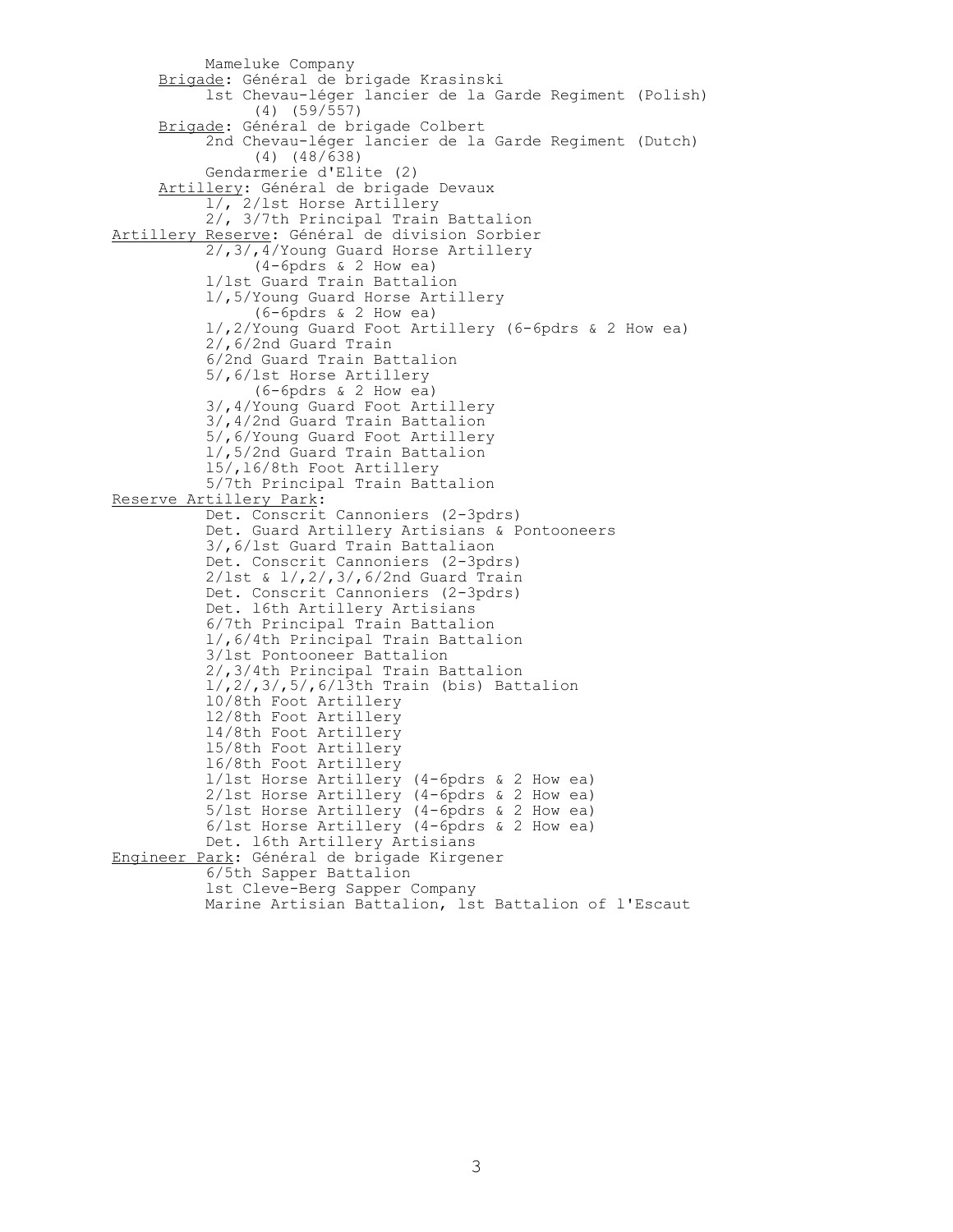l/, 7/Guard Marine Battalion (8/221) Guard Equippage Battalion (3 companies)  $1/$ ,  $2/$ ,  $3/$ ,  $4/$ ,  $5/$ ,  $6/7$ th Equippage Battalion Equippage of the Général Quarters: 3/,4/,5/,6/2nd Equippage Battalion l/,2/,3/,4/,5/,6/l0th Equippage Battalion l/2,/,3/6th Equippage Battalion 4/,5/,6/9th Equippage Battalion l/,2/,3/,4/,5/,6/l4th Equippage Battalion l/,2/,3/,4/,5/,6/l5th Equippage Battalion l/,2/,3/,4/,5/,6/l6th Equippage Battalion l/,2/,3/,4/,5/,6/l7th Equippage Battalion l/,2/,3/l8 Equippage Battalion l/,2/,3/,4/,5/,6/20th Equippage Battalion l/,2/,3/,4/,5/,6/2lst Equippage Battalion l/,2/,3/,4/,5/,6/22nd Equippage Battalion l/,2/,3/,4/,5/,6/23rd Equippage Battalion lst & 2nd Artisians of Military Equippage Companies lst Ambulance Company Artillery Général Park l0/lst Foot Artillery 2l/2nd Foot Artillery l7/,22/5th Foot Artillery 8/9th Foot Artillery l5th & l8th Artillery Artisians Companies Bridging Train:  $1/\sqrt{77}$ , 9/lst Pontooneer Battalion 2/,3/,4/,5/,6/2nd Pontooneer Battalion l/,2/,3/,4/,5/,6/8th Principal Train Battalion l/,2/,3/,4/,5/,6/9th Principal Train Battalion I CORPS: Commander-in-Chief ...... Davout ......... Marechal d'Empire Chief of Staff .......... Baron Romeuf ... Général de brigade lst Division: Général de division Morand lst Brigade: Général de brigade d'Alton l3th Legere Regiment (5 + artillery co)(88/2,90l) (4-3pdrs) 2nd Brigade: Général de brigade Gratien l7th Regiment (5 + artillery co)(85/2,799) (4-3pdrs) 3rd Brigade: Général de brigade Bonnamy 30th Line Regiment  $(5 + \text{artillery co})$   $(83/3,176)$  (4-3pdrs) Artillery: Chef de bataillon Raindre

 l/7th Foot Artillery (6-6pdrs & 2 How) (5/97) 7/lst Horse Artillery (4-6pdrs & 2 How) (3/87) 7th Artillery Artisian Company (0/4) 1/, 2/lst Principal Train Battalion (l/l48) l/l2th Military Equippage Battalion (l/74) 2nd Division: Général de division Friant lst Brigade: Général de brigade Dufour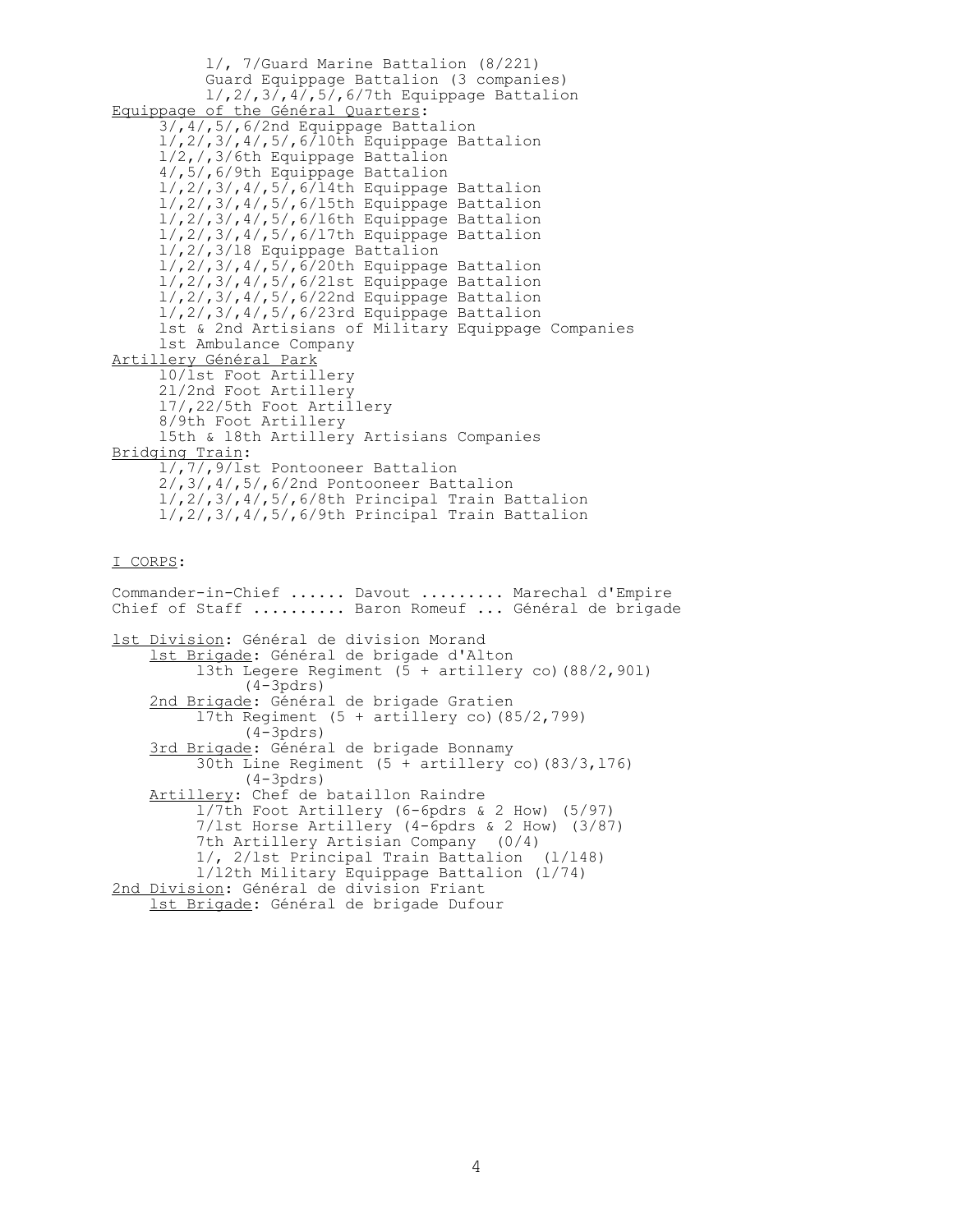l5th Legere Regiment (5 + artillery co)(ll4/2,58l) (4-3pdrs) 2nd Brigade: Général de brigade Vandedem 33rd Line Regiment (5 + artillery co) (l06/2,699) (4-3pdrs) 3rd Brigade: Général de brigade Grandeau 48th Line Regiment (5 + artillery co) (90/2,536) (2-3pdrs) Joseph Napoleon Regiment (2 + artillery co) (46/83l) (2-3pdrs) Artillery: Chef de bataillon Cabrie 2/7th Foot Artillery (6-6pdrs & 2 How) 5/3rd Horse Artillery (4-6pdrs & 2 How) Det. Artillery Artisian 4/, 6/l Principal Train Battalion 5/5th Sapper Battalion (Total artillery & train l0/323) 4/12th Military Equippage Battalion (2/11) 3rd Division: Général de division Gudin lst Brigade: Général de brigade Desailly 7th Legere Regiment (5 + artillery co)  $(4-3pdrs)$  l2th Line Regiment (5 + artillery co) (4-3pdrs) 2nd Brigade: Général de brigade Leclerc l27th Line Regiment (2 + artillery co) (2-3pdrs) 2lst Line Regiment (5 + artillery co) (4-3pdrs) 8th Rhinebund (Mecklenburg-Strelitz) Battalion Artillery: Colonel Pelgrin 3/7th Foot Artillery (6-6pdrs & 2 How) 4/3rd Horse Artillery (4-6pdrs & 2 How) Det. Artillery Artisian l/, 4/lst Principal Train Battalion 9/5th Sapper Battalion l/, 3/l2th Military Equippage Battalion 4th Division: Général de division Dessaix lst Brigade: Général de brigade Barbanegre 33rd Legere Regiment (4 + artillery co) (4-3pdrs) 2nd Brigade: Général de brigade Frederichs 85th Line Regiment (5 + artillery co) (95/3,2l9) (4-3pdrs) 3rd Brigade: Général de brigade Leguay l08th Line Regiment (5 + artillery co) (93/3,327) (4-3pdrs) Artillery: Chef de bataillon Thevenot (Total l0/593) 9/7th Foot Artillery (6-6pdrs & 2 How) 2/5th Horse Artillery (4-6pdrs & 2 How) Det. Artillery Artisians 3/,6/Principal Train Battalion 3/2nd Sapper Battalion 4/12th Military Equippage Battalion 5th Division: Général de division Compans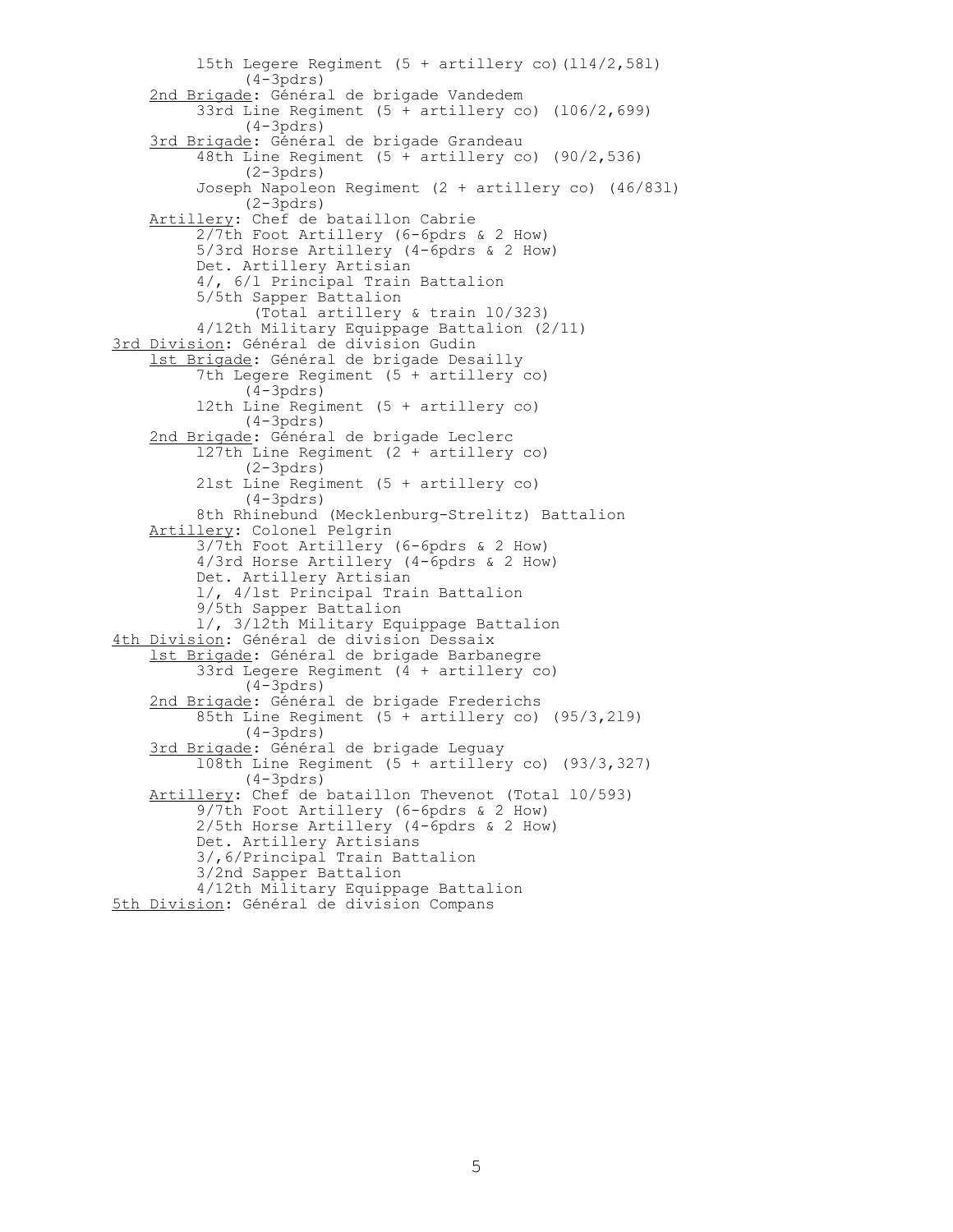lst Brigade: Général de brigade Duppelin 25th Line Regiment  $(5 + artillery co)$   $(107/2, 918)$  (4-3pdrs) 2nd Brigade: Général de brigade Teste 57th Line Regiment (5 + artillery co) (93/3,056) (4-3pdrs) 3rd Brigade: Général de brigade Guyardet 6lst Line Regiment (5 + artillery co) (86/2,643)  $(4-3pdrs)$  lllst Line Regiment (5 + artillery co) (83/3,l69) (2-3pdrs) Artillery: Chef de bataillon Klie (Total ll/557) 2/6th Foot Artillery (6-6pdrs & 2 How) l6/7th Horse Artillery (4-6pdrs & 2 How) Det. Artillery Artisians 2/, 4/9th Principal Train Battalion 5/3rd Sapper Battalion 3/, 5/l2th Military Equippage Battalion Corps Cavalry: Général de division Pajol lst Light Cavalry Brigade: Général de brigade Pajol 2nd Chasseur à Cheval Regiment (4) (37/662) 9th Polish Lancer Regiment (4) (28/48l) 2nd Light Cavalry Brigade: Général de brigade Bordessoulle lst Chasseur à Cheval Regiment (4) (34/695) 3rd Chasseur à Cheval Regiment (4) (26/470) Artillery Reserve: Artillery - (3l/l,342) 3/,l7/lst Foot Artillery (6-12pdrs & 2 How) 6/7th Foot Artillery (6-6pdrs & 2 How) ll/, l4/9th Foot Artillery (6-6pdrs & 2 How ea) 7th Artillery Artisian Company l/,5/,6/lst Principal Train Battalion 5/lst Pontooneer Battalion Train - (5/l67) l/,5/,6/lst Principal Train Battalion 6/3rd Principal Train Battalion l/,2/,3/,4/,5/9th Principal Train Battalion Engineering Park: (ll/45l) 8/5th Sapper Battalion lst Engineering Train Company l/,3/,4/,5/,6/l2th Militaru Equippage Battalion Ambulance: 3rd Ambulance Company (2/l00) Gendarmes: Gendarmes à Cheval (3/55)

## II CORPS

Commander-in-Chief ...... Oudinot ........ Marechal de France Chief of Staff .......... De Lorencez .... Général de brigade 6th Division: Général de division Legrand lst Brigade: Général de brigade Albert  $26th$  Legere Regiment (4 + artillery co) (60/1,602) (2-3pdrs)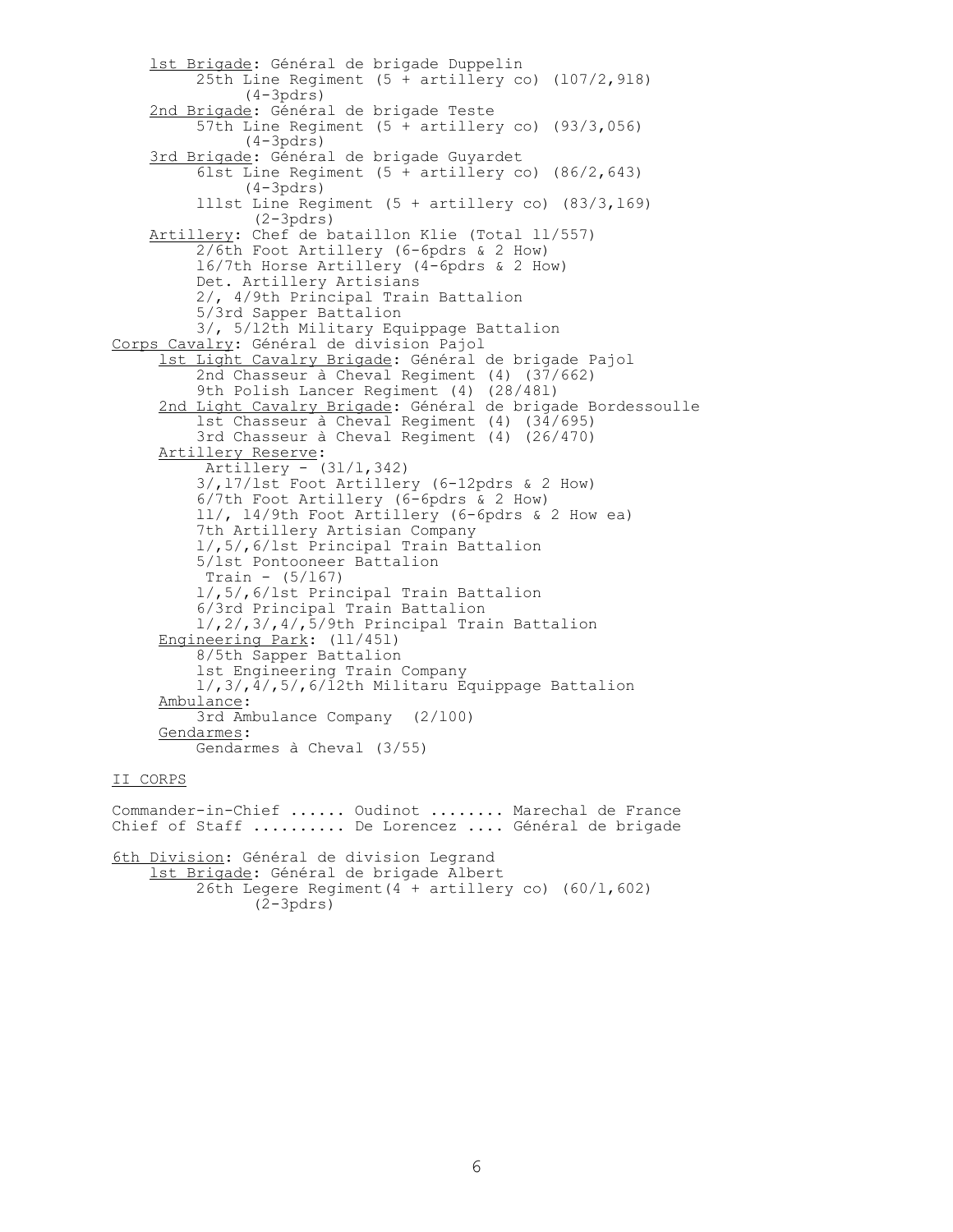2nd Brigade: Général de brigade Maison l9th Line Regiment(4 + artillery co) (68/l,727) (2-3pdrs) 3rd Brigade: Général de brigade Moreau 56th Line Regiment(4 + artillery co) (54/l,709) (2-3pdrs) 4th Brigade: Général de brigade Pamplona l28th Line Regiment(2 + artillery co) (42/850) (2-3pdrs) 3rd Portuguese Regiment (2 + artillery co) (55/l,025) Artillery: Chef de bataillon Bogaert (9/569) ll/5th Foot Artillery (6-6pdrs & 2 How) 6/3rdth Horse Artillery (4-6pdrs & 2 How) Det. l7th Artillery Artisian Company 3/3rd Train (bis) Battalion 4/3rd Sapper Battalion Gendarmerie 8th Division: Général de division Verdier (Maison) lst Brigade: Général de brigade Vives (Albert) llth Legere Regiment(4 + artillery co) (65/.l,025)  $(4-3pdrs)$ 2nd Line Regiment  $(5 + artillery co)$   $(99/2, 145)$  (4-3pdrs) 2nd Brigade: Général de brigade Pouget 37th Line Regiment(4 + artillery co) (55/l,82l) (4-3pdrs) l24th Line Regiment(3 + artillery co) (43/537) (2-3pdrs) Artillery: Chef de bataillon Levis (l0/443) l5/5th Foot Artillery (6-6pdrs & 2 How) l/3rd Horse Artillery (4-6pdrs & 2 How) Det. l7th Artillery Artisian Company 3/3rd Sapper Battalion Gendarmes 9th Division: Général de division Merle lst Brigade: Général de brigade Condras lst Swiss Line Regiment(2 + artillery co) (49/338) (2-3pdrs) 2nd Swiss Line Regiment(3 + artillery co) (75/933) (2-3pdrs) 2nd Brigade: Général de brigade Amey 4th Swiss Line Regiment(3 + artillery co) (52/84l) (2-3pdrs) 3rd Provisional Croatian Regiment (2 + artillery co) (4l/l,454) (2-3pdrs) 3rd Brigade: Général de brigade Coutard 3rd Swiss Line Regiment(3 + artillery co) (43/6l9) (2-3pdrs) l23rd Line Regiment(3 + artillery co) (40/642) (2-3pdrs) Artillery: Chef de bataillon Webre (6/340) 4/7th Foot Artillery (6-6pdrs & 2 How) 5/2nd Horse Artillery (4-6pdrs & 2 How) Det. l7th Artillery Artisian Company 3/,5/8th Train (bis) Battalion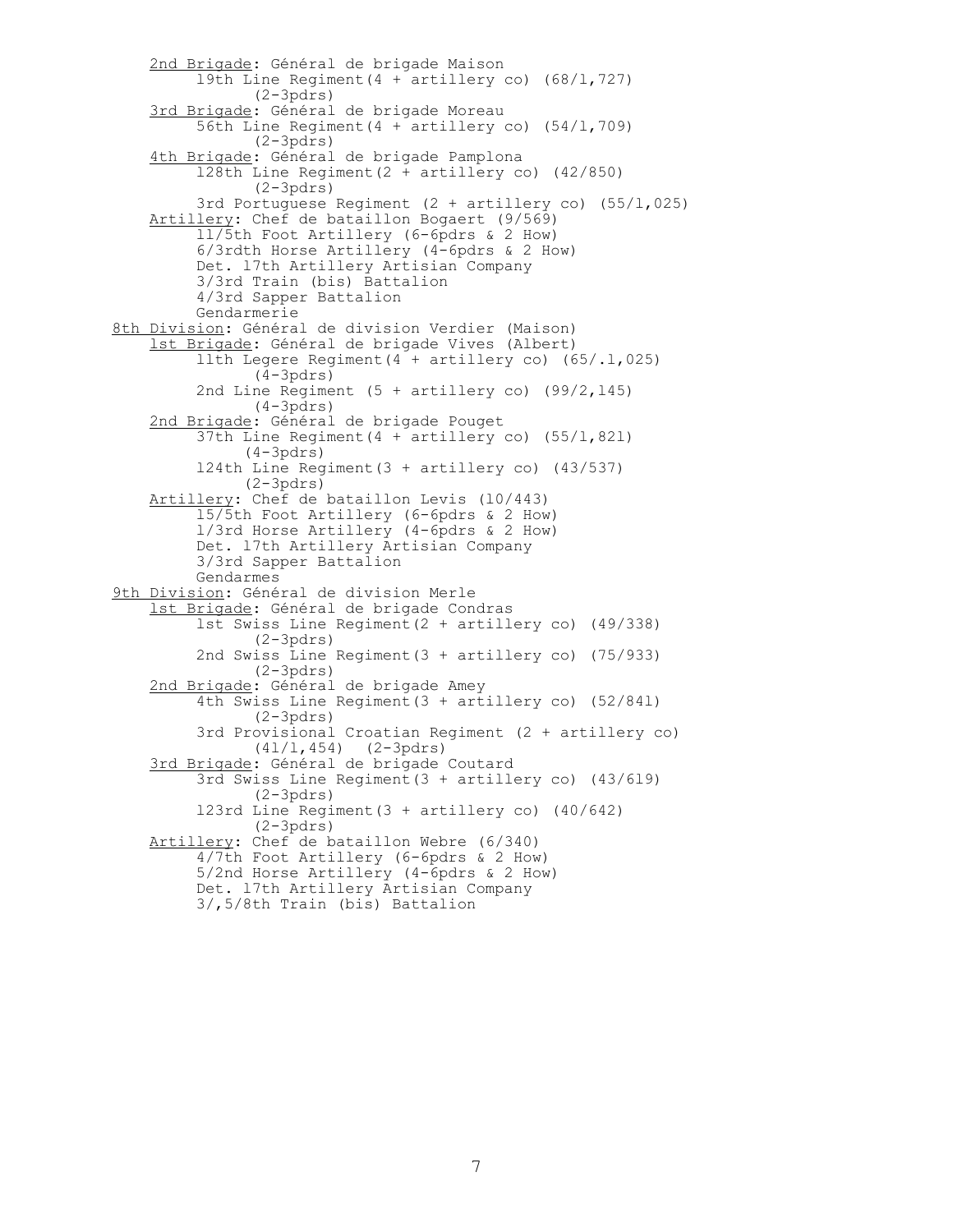5/lst Sapper Battalion Gendarmerie Corps Cavalry: Général de brigade Corbineau 5th Light Cavalry Brigade: Général de brigade Castex 23rd Chasseur à Cheval Regiment (2) (37/685) 24th Chasseur à Cheval Regiment (3) (33/662) 6th Light Cavalry Brigade: Général de brigade Corbineau 20th Chasseur à Cheval Regiment (2) (22/l65) 7th Chasseur à Cheval Regiment (2) (24/295) 8th Chevau-léger Regiment (4) (20/394) Reserve Artillery: Major Lavoy Artillery - (22/952) l/lst Foot Artillery (6-6pdrs & 2 How) l5/lst Foot Artillery (6-6pdrs & 2 How) Det. l7th Artillery Artisian Company Train - (9/348) l/8th Train (bis) Battalion 5/8th Train (bis) Battalion Artillery Park: Colonel Levavasseur 2l/9th Foot Artillery (6-l2pdrs & 2 How) 22/9th Foot Artillery (6-l2pdrs & 2 How) ll/lst Pontooneer Battalion l/3rd Train (bis) Battalion 3/3rd Train (bis) Battalion l/,2/,3/,4/,5/,6/8th Train (bis) Battalion 2/,6/llth Train (bis) Battalion Det. 9th Ambulance Company (2/102) Gendarmerie (l/20) 4/3rd Sapper Battalion Det. l7th Artillery Artisian Company III CORPS Commander-in-Chief ...... Ney............. Marechal de France Chief of Staff .......... Goure........... Général de brigade l0th Division: Général de division Ledru lst Brigade: Général de brigade Gengoult 24th Line Regiment (4 + artillery co) (2,329) (2-3pdrs) lst Portuguese Line Regiment (2) (580) 2nd Brigade: Général de brigade Morion 46th Line Regiment(4 + artillery co) (2,467) (2-3pdrs) 3rd Brigade: Général de brigade Bruny 72nd Line Regiment (4 + artillery co) (2,144)  $(2-3p\text{drs})$ Artillery: Chef d'escadron Ragmey l2/5th Foot Artillery (6-6pdrs & 2 How) (lll) 5/6th Horse Artillery (4-6pdrs & 2 How) (6l) llth Division: Général de division Razout lst Brigade: Général de brigade Joubert 4th Line Regiment  $(4 + \text{artillery co})$   $(1, 853)$ (2-3pdrs)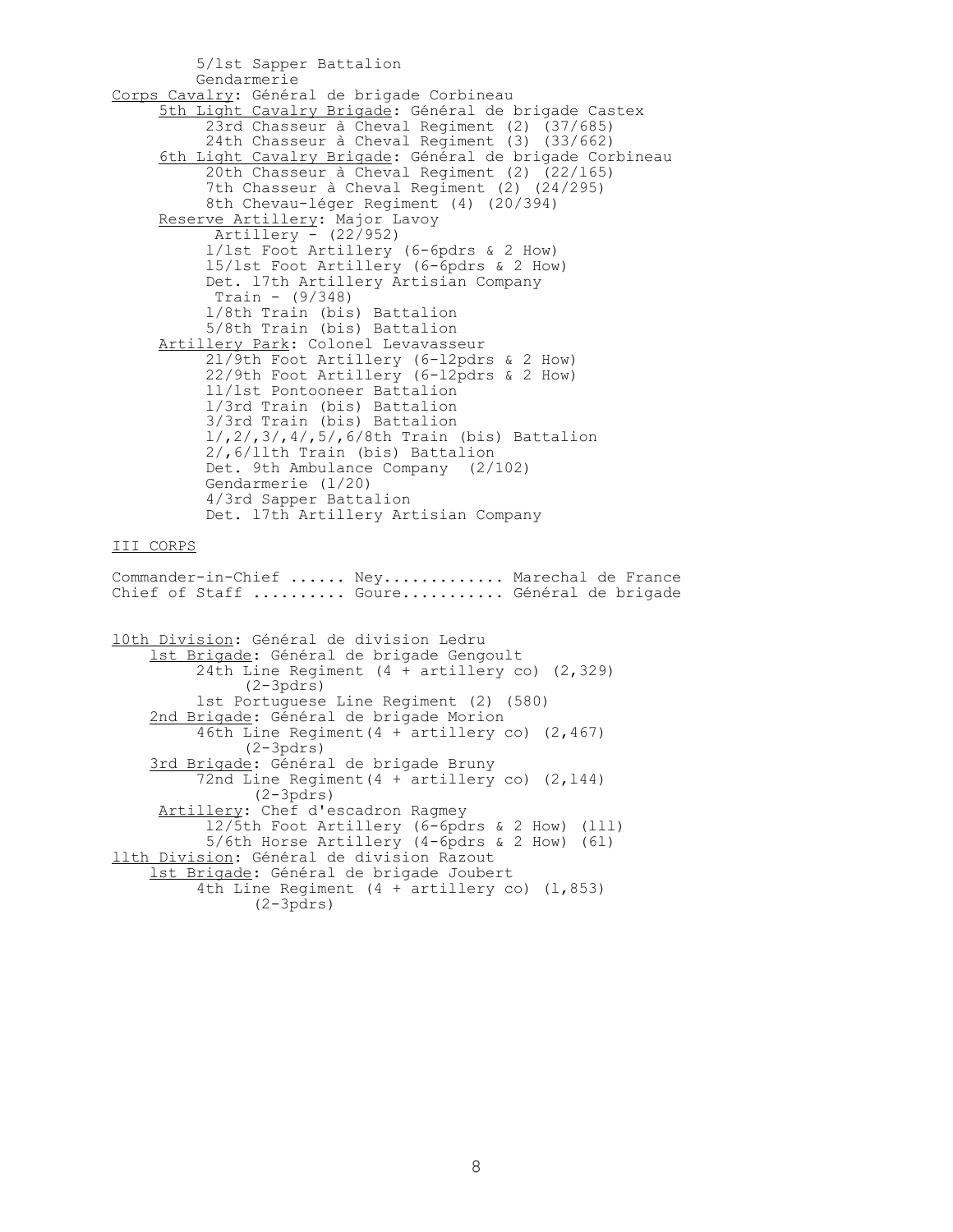l8th Line Regiment (4 + artillery co) (2,l70) (2-3pdrs) 2nd Brigade: Général de brigade Compere 2nd Portuguese Regiment (2) (598) 3rd Brigade: Général de brigade d'Henin 93rd Line Regiment  $(4 +$  artillery co)  $(1, 447)$  (2-3pdrs) Artillery: Chef de bataillon Bernard l8/5th Foot Artillery (6-6pdrs & 2 How) (90) 6/5th Horse Artillery (4-6pdrs & 2 How) (60) 25th Division: Royal Prince of Wurttemberg (later Général de division Marchand) (Wurttemberg) lst Brigade: Generalmajor von Hugel lst Line Regiment "Prinz Paul"(2) (853) 4th Line Regiment (2) (593) 2nd Brigade: Generalmajor Koch 2nd Line Regiment "Herzog Wilhelm" (2) (654) 6th Line Regiment "Kronprinz" (2) (4l9) 3rd Brigade: Generalmajor von Bruzelles lst Light Infantry Battalion 2nd Light Infantry Battalion (combined 805) lst Jager Battalion "Konig" 2nd Jager Battalion (combined 683) Artillery: Oberstlieutenant Brandt lst & 2nd Wurttemberg Foot Artillery (58 & 63) (4-6pdrs & 2 Howitzers ea) lst Wurttemberg Horse Artillery (with l4th Light cavalry brigade) (3-6pdrs & l Howitzers ea) 2nd Wurttemberg Horse Artillery (99) (3-6pdrs & l Howitzers ea) l2pdr Wurttemberg Foot Battery (6-l2pdrs) (l5l) Cavlary Corps: Generalmajor Wollwrath 9th Light Brigade: Général de brigade Mouriez llth Hussar Regiment (4) (439) 6th Chevauléger Regiment (3) (459) Jager zu Pferd Regiment #4 "Konig" (4) (4l7) l4th Light Brigade: Général de brigade Beurman 28th Chasseur à Cheval Regiment (2) (67l) lst Wurttemberg Chevauelegers Regiment "Prinz Adam" (4) (469) 2nd Wurttemberg Chevauleger Regiment "Leib" (4)(48l) Artillery Reserve: l6/,18/lst Foot Artillery (6-l2pdrs & 2 How ea) (detached to reserve in Vilna) 21/lst Foot Artillery (77) (6-l2pdrs & 2 How ea) 2/9th Foot Artillery (6-6pdrs & 2 How) (64) 7/9th Foot Artillery (6-6pdrs & 2 How) (82) Artillery Train l/,2/,3/6th Principal Train Battalion (3l8) 4/, 5/6th Principal Train Battalion (en route) 2/,3/,6/l4th Principal Train Battalion (l3l) l/,2/2nd Military Equippage Battalion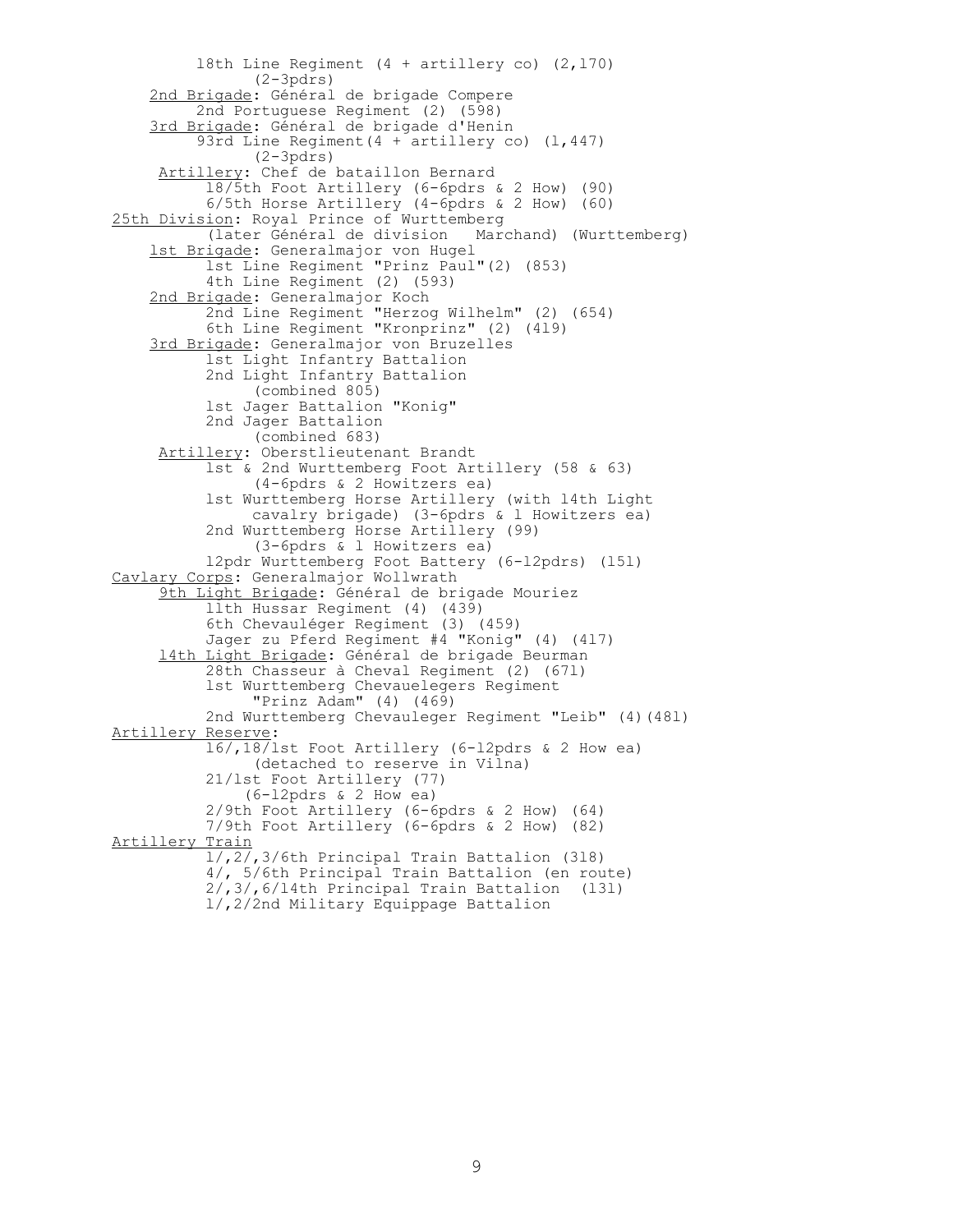l0th Ambulance Company 8/lst Pontooneer Battalion (65) 5th Ouvrier Company (36) Reserve Company Engineers: 3/lst Sapper Battalion (l08) 7/, 9/3rd Sapper Battalion (l03 & 75) Gendarmerie IV CORPS Commander-in-Chief ...... Eugene ......... Viceroy of Italy Chief of Staff .......... Duke d'Abrantes. Général de division Italian Royal Guard: Général de division Pino Brigade: Général de brigade Lecchi Gardes d'honneur (l co) (18/202) Royal Velites (2 + artillery co) (39/937) Guard Infantry Regiment (2 + artillery co) (43/l,046) Guard Conscript Regiment (2 + artillery co) (39/937) Guard Dragoon Regiment (2 sqn) (l9/323) Queen's Dragoon Regiment (4) (37/455) Artillery: Captain Clement lst & 2nd Italian Foot Artillery (4-6pdrs & l how) (7/ll5) lst & 2nd Italian Horse Artillery (4-6pdrs & l how) (4/76) Italian Train (2/183) Det. 2nd Artisian Company 4/lst Sapper Battalion l/,3/lst Military Equippage Battalion Italian Guard Marines (3/99) l3th Division: Général de division Delzons Brigade: Général de brigade Huard 8th Legere Regiment (2 + artillery co) (35/930)  $(2$ -3pdrs $)$  84th Line Regiment (4 + artillery co) (74/2,l80) (2-3pdrs) Brigade: Général de brigade Roussel lst Provisional Croatian Regiment (2) (27/773) 92nd Line Regiment  $(4 + \text{artillery co})$   $(60/1, 935)$  (2-3pdrs) Brigade: Général de brigade Guyon (added later) l06th Line Regiment (4 + artillery co) (80/2,l36) (2-3pdrs) Artillery: Chef de bataillon Demay 9/2nd Foot Artillery (6-6pdrs & 2 How) (3/96) 2/4th Horse Artillery (4-6pdrs & 2 How) (3/77) 2/,3/7th Train (bis) Battalion (l/449) Det. 7th Artillery Artisian Company 7/lst Sapper Battalion (2/l08) l/9th Military Equippage Battalion l4th Division: Général de division Broussier Brigade: Général de brigade de Sivray l9th Legere Regiment (2 + artillery co) (30/l93)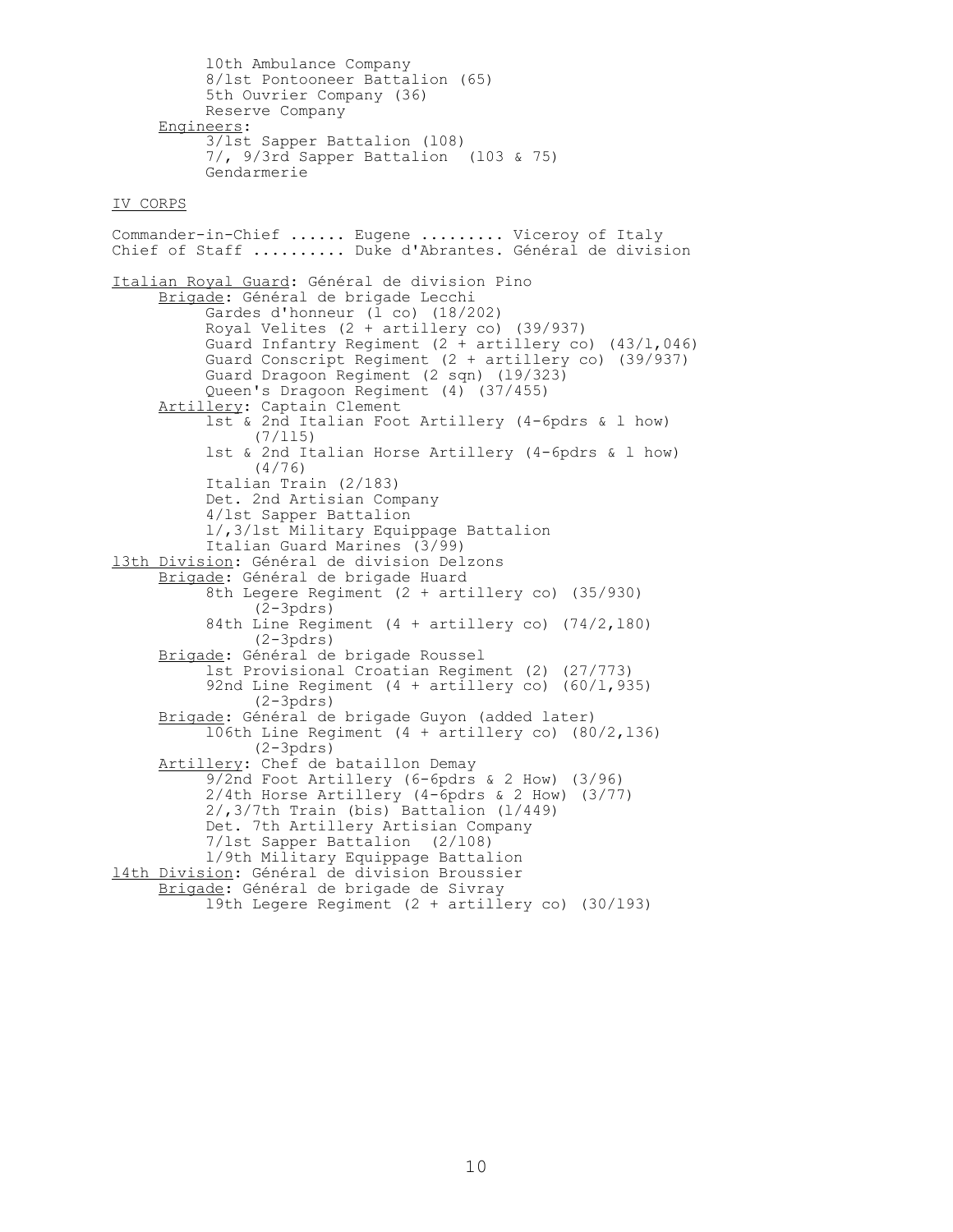(2-3pdrs) 9th Line Regiment (4 + artillery co) (80/1,805) (2-3pdrs) Brigade: Général de brigade Almeras Joseph Napoleon Regiment (2 + artillery co) (30/69l) (2-3pdrs) 35th Line Regiment (4 + artillery co) (66/l,874) (2-3pdrs) Brigade: Général de brigade Pastol 53rd Regiment (4 + artillery co) (6l/l,458) (2-3pdrs) Artillery: Chef de bataillon Hermann 7/2nd Foot Artillery (6-6pdrs & 2 How) 3/4th Horse Artillery (4-6pdrs & 2 How)  $(Artillery - 8/305)$  l/, 6/7th Train (bis) Battalion 2/1st Sapper Battalion (2/104) 3/9th Military Equippage Battalion l5th Division: Général de division Pino Brigade: Général de brigade Fontana lst Italian Legere Regiment (l) (l8/480) 2nd Italian Line Regiment (4 + artillery co) (78/l,053) (2-3pdrs) Brigade: Général de brigade Guillaume 3rd Italian Legere Regiment (4 + artillery co) (69/953) (2-3pdrs) Dalmatian Regiment  $(3 + artillery co)$   $(62/l, 134)$  (2-3pdrs) Brigade: Général de brigade Dembowski 3rd Italian Line Regiment (4 + artillery co) (77/l,343) (2-3pdrs) Artillery: Colonel Millo l4/lst Foot Artillery (6-6pdrs & 2 How) (3/82) 2/lst Horse Artillery (4-6pdrs & 2 How) (l/50) 3rd & 4th Train Companies (2/103) 2nd Artillery Artisian Company 6/lst Sapper Battalion 2/lst Military Equippage Battalion Corps Cavalry: Général de division Ornano l2th Light Cavalry Brigade: Général de brigade Ferriere (detached to Vitebsk) 9th Chasseur à Cheval Regiment (3) l9th Chasseur à Cheval Regiment (3) l3th Light Cavalry Brigade: Général de brigade Villata 2nd Italian Chasseur à Cheval Regiment (3) 3rd Italian Chasseur à Cheval Regiment (3) Reserve Artillery: Colonel Mongenet 5/,12/2nd Foot Artillery (6-l2pdrs & 2 How) (229)  $1/$ ,  $2/$ ,  $6/7$ th Train (bis) Battalion ( $1/161$ ) 2nd & 7th Italian Foot Artillery (6-l2pdrs & 2 How) (4/9l) 5th, 6th, & Det. 9th Italian Train Companies Det. 2nd Italian Ouvrier Company Det. Artillery French Artisian Company (total artisians (5/l66)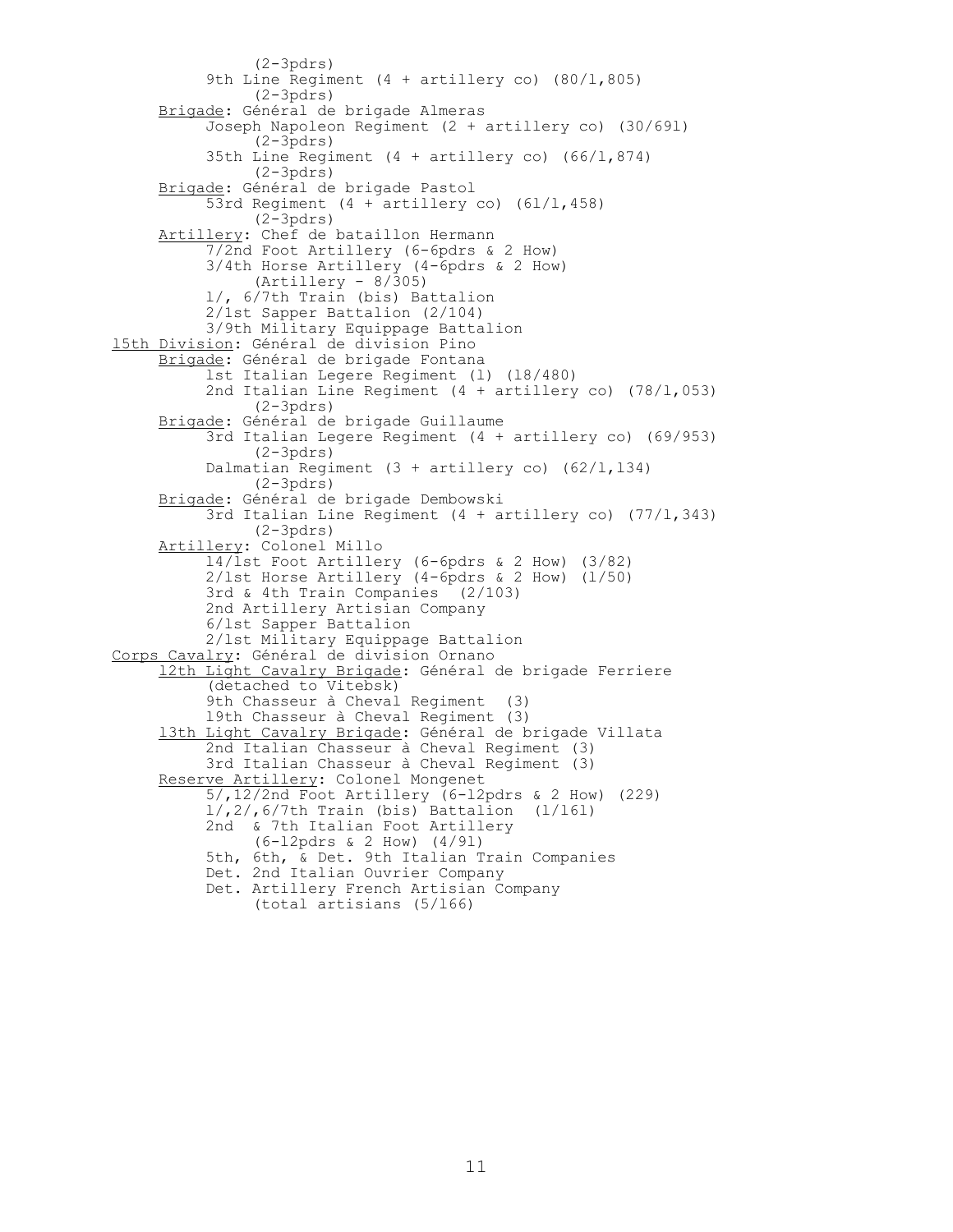Artillery Park: Colonel Fiereck 8/,l0/,20/2nd Foot Artillery Det. 6/7th Train (bis) Battalion l/2nd Pontooneer Battalion l0th Ouvrier Company 2nd Italian Pontooneer Company (2/8l) 7th, 8th, 9th Italian Train Companies Det 2nd Italian Artillery Artisian Company 2/lst Italian Sapper Battalion 4/, 5/2nd Italian Transport Battalion 2nd Italian Oxen Transport Battalion (6) Italian Engineering Train Company

## V CORPS:

Commander-in-Chief ... Prince Poniatowski.. Général de division Chief of Staff ....... Fiszer ............. Général de division l6th Division: Général de division Zayonchek Brigade: Général de brigade Mielzynski 3rd Polish Line Regiment (3 + artillery co) (2l,60) (2-3pdrs) l5th Polish Line Regiment (3 + artillery co) (2,238) (2-3pdrs) Brigade: Général de brigade Paszkowski l6th Polish Line Regiment (3 + artillery co) (l,8ll) (2-3pdrs) Artillery: Sowinski (total 36l) 3rd Polish Foot Artillery Company (4-6pdrs & 2 How) l2th Polish Foot Artillery Company (4-6pdrs & 2 How) 3/Supplimentary Artillery Battalion Det. Polish Sapper Battalion Det. Polish Artillery Artisian Company l7th Division: Général de division Dombrowski Brigade: Général de brigade Zottowski lst Polish Line Regiment  $(3 + \text{artillery co})$   $(1, 512)$  (2-3pdrs) 6th Polish Line Regiment  $(4 + artillery co)$   $(1, 556)$  (2-3pdrs) Brigade: Général de brigade Krasinski l4th Polish Line Regiment (4 + artillery co) (l,l20) (2-3pdrs) l7th Polish Line Regiment (4 + artillery co) (880) (2-3pdrs) Artillery: Chef de bataillon Gugenmus (379) l0th Polish Foot Artillery Company (4-6pdrs & 2 How) llth Polish Foot Artillery Company (4-6pdrs & 2 How) l/Supplimentary Battalion Det. Polish Sapper Battalion Det. Polish Artillery Artisian Company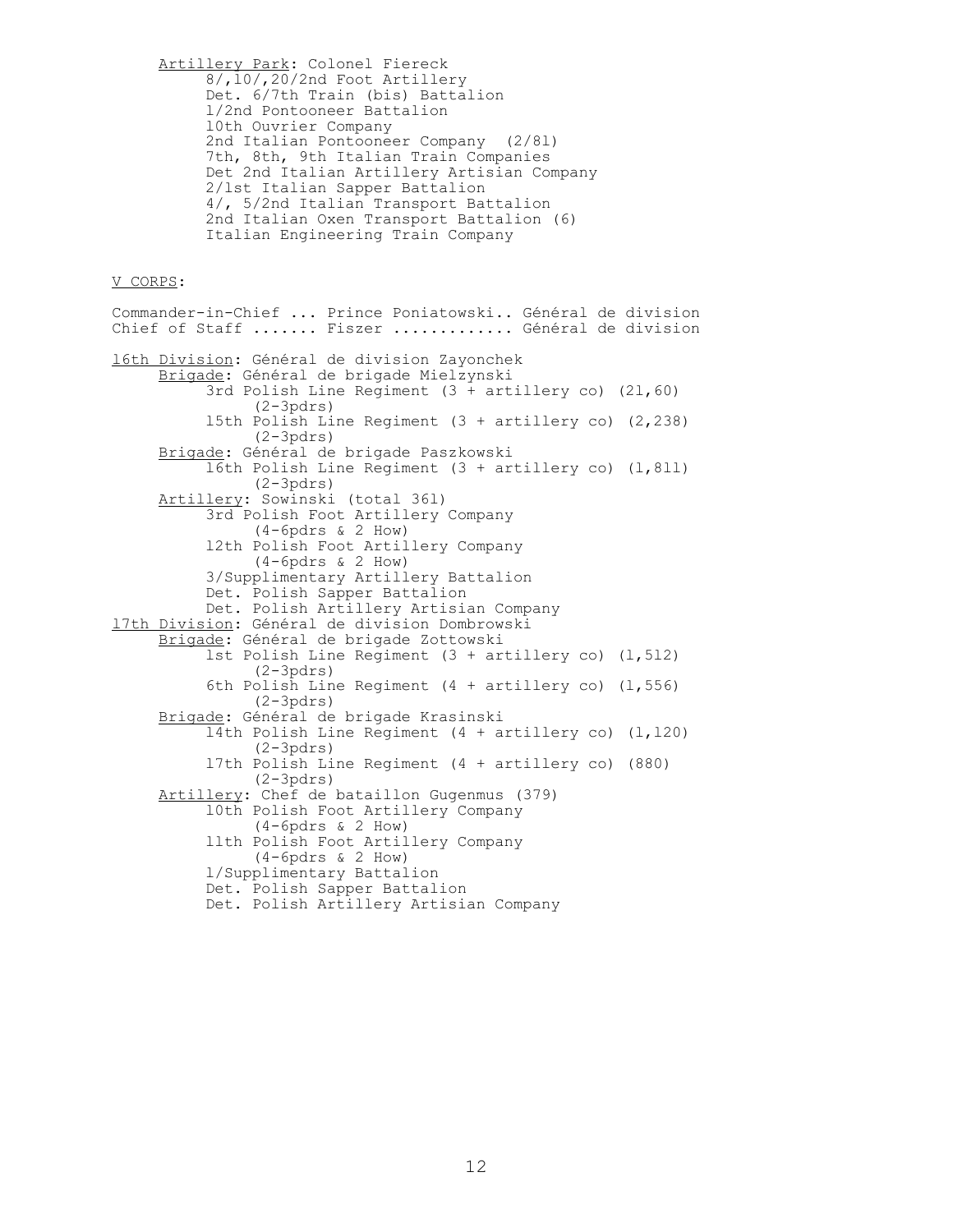l8th Division: Général de division Kamienicki Brigade: Général de brigade Grabowski 2nd Polish Line Regiment  $(3 + \text{artillery co})$   $(1,628)$  (2-3pdrs) 8th Polish Line Regiment (3 + artillery co) (1,669) (2-3pdrs) Brigade: Général de brigade Pakosz l2th Polish Line Regiment (3 + artillery co) (l,466) (2-3pdrs) Artillery: Chef de bataillon Uszyski (376) 4th Polish Foot Artillery Company (4-6pdrs & 2 How) 5th Polish Foot Artillery Company (4-6pdrs & 2 How) 2/Supplimentary Battalion Det. Polish Sapper Battalion Det. Polish Artillery Artisian Company Cavalry Corps: Général de division Kaminski (later Sebastiani & Lefebvre-Desnoettes) l8th Light Brigade: Général de brigade 4th Polish Chasseur à Cheval Regiment (4) (696) l9th Light Brigade: Général de brigade lst Polish Chasseur à Cheval Regiment (4) (350) l2th Polish Uhlan Regiment (4) (579) 20th Light Brigade: Général de brigade 5th Polish Chasseur à Cheval Regiment (4) (689) l3th Polish Hussar Regiment (4) (645) Reserve Artillery: Colonel Gorski (total 440) 2nd Polish Horse Artillery Company (6-6pdrs) l4th Polish Foot Artillery Company (6-12 pdrs) 4/Supplimentary Battalion Det. Polish Artillery Artisian Company Bridging Train: Captain Buialski (l35) Polish Pontooneers Det. Supplimentary Battalion Général Artillery Park: Chef de bataillon Kobylanski (Total - l,098) 7th Polish Foot Artillery Company (no guns) 8th Polish Foot Artillery Company (no guns) 9th Polish Foot Artillery Company (no guns) l3th Polish Foot Artillery Company (no guns) l5th Polish Foot Artillery Company (no guns) Det. Polish Artillery Artisian Company Engineering Park: (l20) Det. Polish Sapper Battalion Polish Military Equippage Battalion VI CORPS: Commander-in-Chief ...... G. St-Cyr ...... Général de division Chief of Staff .......... D'Albignac ..... Adjudant-Commandant

l9th Division: Generallieutenant Deroy Brigade: Generalmajor von Siebein lst Bavarian Light Infantry Battalion (l) (l4/330) lst Bavarian Line Regiment (2) (32/900) 9th Bavarian Line Regiment (2) (27/822)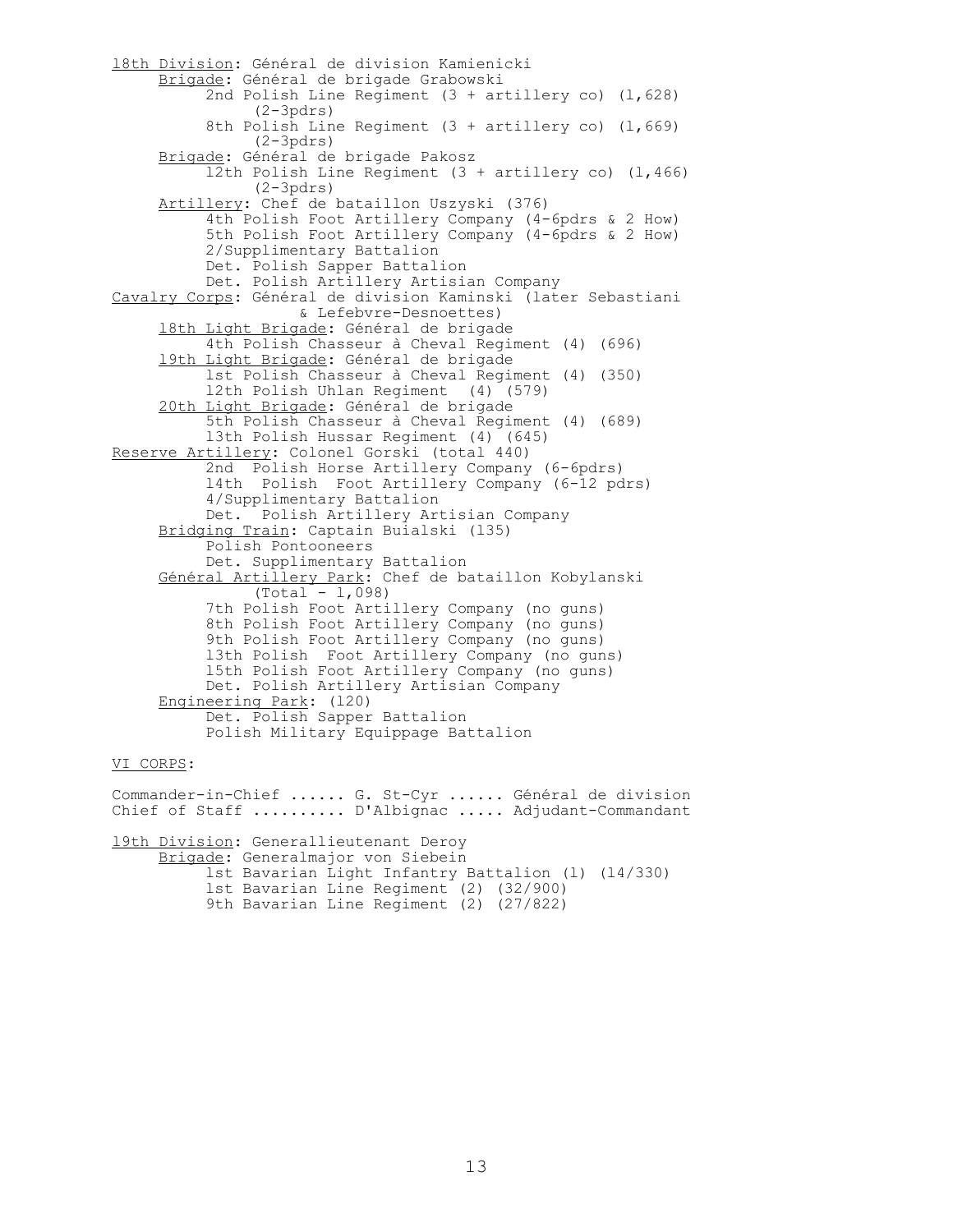```
 Brigade: Generalmajor von Raglovich
           3rd Bavarian Light Infantry Battalion (l) (l6/521)
           4th Bavarian Line Regiment (2) (35/998)
           l0th Bavarian Line Regiment (2) (32/880)
      Brigade: Generalmajor Count Rechberg
           6th Bavarian Light Infantry Battalion (l) (l8/438)
           8th Bavarian Line Regiment (2) (37/990)
 Artillery: Major Lamey (l2/307)
 lst Light Battery Widemann (3-6pdrs & l How)
           3rd Light Battery Halder (3-6pdrs & l How)
           llth Battery Brack (6-6pdrs & 2 How)
           6th Battery Rois (4-l2pdrs & 2 How)
           Howitzer Battery (6 howitzers)
           lst Train Company 
           3rd Train Company 
           llth Train Company 
           6th Train Company 
                (total train - 3/l95)
           Park (l/l90)
20th Division: Generallieutenant von Wrede
      Brigade: Generalmajor von Vincenti
           2nd Bavarian Light Infantry Battalion (l) (l9/383)
           2nd Bavarian Line Regiment (2) (39/952)
          6th Bavarian Line Regiment (2) (30/1,103)
      Brigade: Generalmajor Count Beckers
           4th Bavarian Light Infantry Battalion (l) (l7/444)
           3rd Bavarian Line Regiment (2) (35/656)
 7th Bavarian Line Regiment (2) (27/894)
Brigade: Oberst Dalwigk (later Generalmajor Haberman,
                Scherer & Voller)
           5th Bavarian Light Infantry Battalion (l) (20/604)
           5th Bavarian Line Regiment (2) (37/972)
          llth Bavarian Line Regiment (2) (36/1,118)
     Artillery: Oberstlieutenant von Zoller
           2nd Light Battery Gotthard (3-6pdrs & l How)
           4th Light Battery Gravenreuth (3-6pdrs & l How)
           5th Battery Hoffstetten (6-6pdrs & 2 How)
           8th Battery Ulmer (6-6pdrs & 2 How)
           4th Battery Berchem (4-l2pdrs & 2 How)
                (total artillery - l7/394)
           2nd Train Company 
           Det. 4th Train Company 
           4th Train Company 
           5th Train Company 
           8th Train Company 
               (total train -5/475)
           Park (2/73)
           Engineers (4/22)
Corps Cavalry:
      20th Light Cavalry Brigade: 
           3rd Bavarian Chevau-leger Regiment (4) (l8/398)
           6th Bavarian Chevau-leger Regiment (4) (l9/480)
      2lst Light Cavalry Brigade: 
           4th Bavarian Chevau-leger Regiment (4) (5l3)
           5th Bavarian Chevau-leger Regiment (4) (509)
```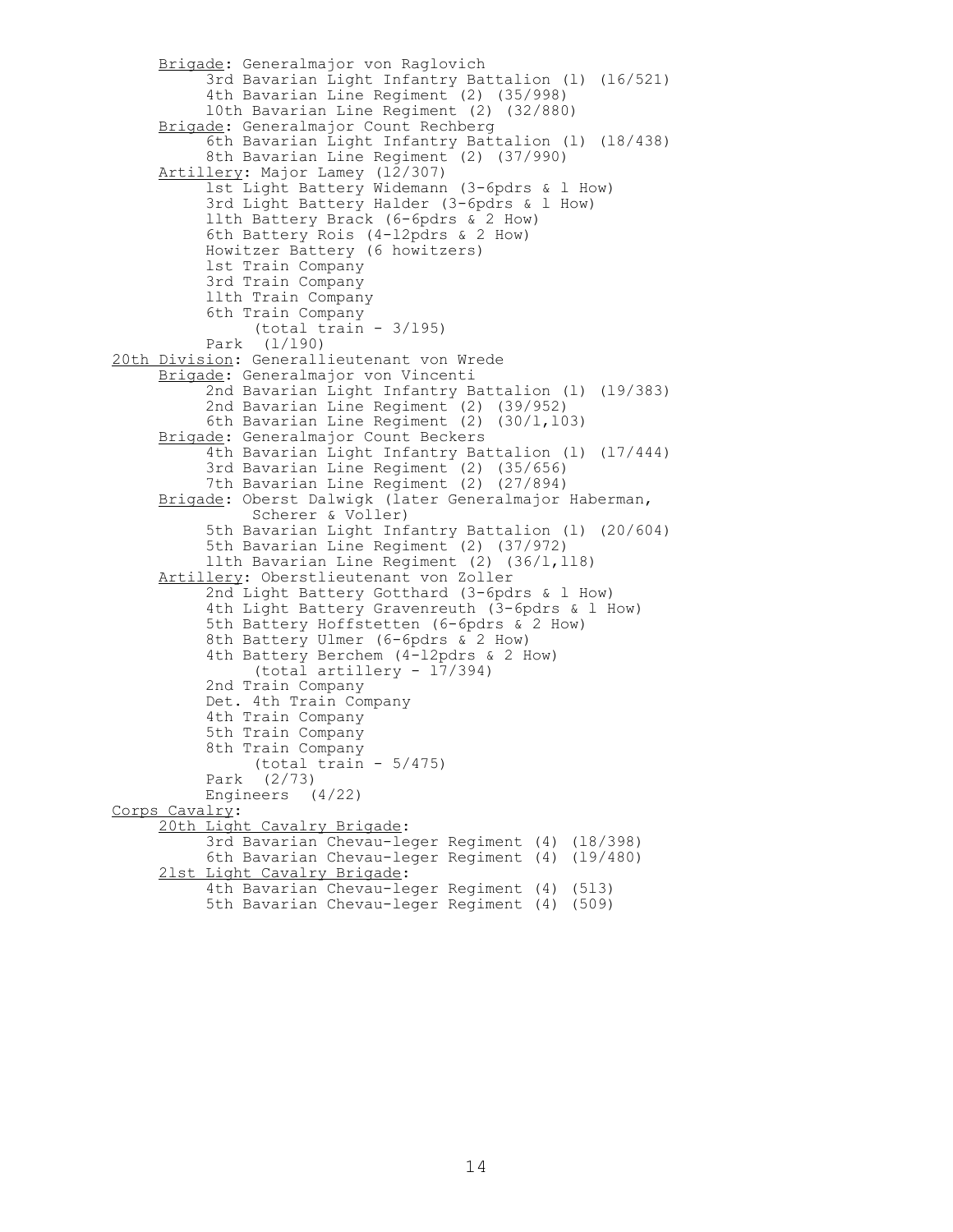## CAVALRY RESERVE

Commander-in-Chief....... Joachim Murat .... King of Naples Chief of staff........... Belliard ......... Général de division I Reserve Cavalry Corps: Général de division Nansouty lst Light Cavalry Division: Général de division Bruyere 3rd Light Brigade: Général de brigade Jacquinot 7th Hussar Regiment (4) (29/632) 9th Chevauléger Regiment (4) (36/335) 4th Light Brigade: Général de brigade Pire l6th Chasseur à Cheval Regiment (4) (3l/507) 8th Hussar Regiment (4) (30/684) l5th Light Brigade: Général de brigade Niewiewski 6th Polish Uhlan Regiment (4) (2l/340) 8th Polish Uhlan Regiment (4) (l9/378) 2nd Combined Prussian Hussars (4) (27/412) (l/4th ,3/4th, l/6th, & 2/6th) Artillery: 7/6th Horse Artillery (4-6pdrs & 2 How) l/lst Train (bis) Battalion lst Cuirassier Division; Général de division St. Germaine Brigade: Général de brigade Bessieres 2nd Cuirassier Regiment (4) (32/353) Brigade: Général de brigade Bruno 3rd Cuirassier Regiment (4) (30/348) Brigade: Général de brigade Queunot 9th Cuirassier Regiment (4) (35/492) lst Chevauléger Regiment (l) (l4/2l3) Artillery: Chef d'escadron Pons l/5th Horse Artillery (4-6pdrs & 2 How) 3/5th Horse Artillery (4-6pdrs & 2 How) l/llth Train (bis) Battalion Artillery Artisians 5th Cuirassier Division; Général de division Valence Brigade: Général de brigade Reynaud 6th Cuirassier Regiment (4) (35/612) Brigade: Général de brigade Dejean llth Cuirassier Regiment (4) (3l/5ll) Brigade: Général de brigade De Lagrange l2th Cuirassier Regiment (4) (35/657) 5th Chevau-léger Regiment (l co) (7/l42) Artillery: Marthez (7/301) 4/,6/5th Horse Artillery (4-6pdrs & 2 How ea) 3/,6/llth Train (bis) Battalion II Reserve Cavalry Corps: Général de division Montbrun 2nd Light Cavalry Division: Général de division Sebastiani (Pajol) 7th Light Brigade: Général de brigade St. Genies 5th Hussar Regiment (4) 9th Hussar Regiment (4) 8th Light Brigade: Général de brigade Burthe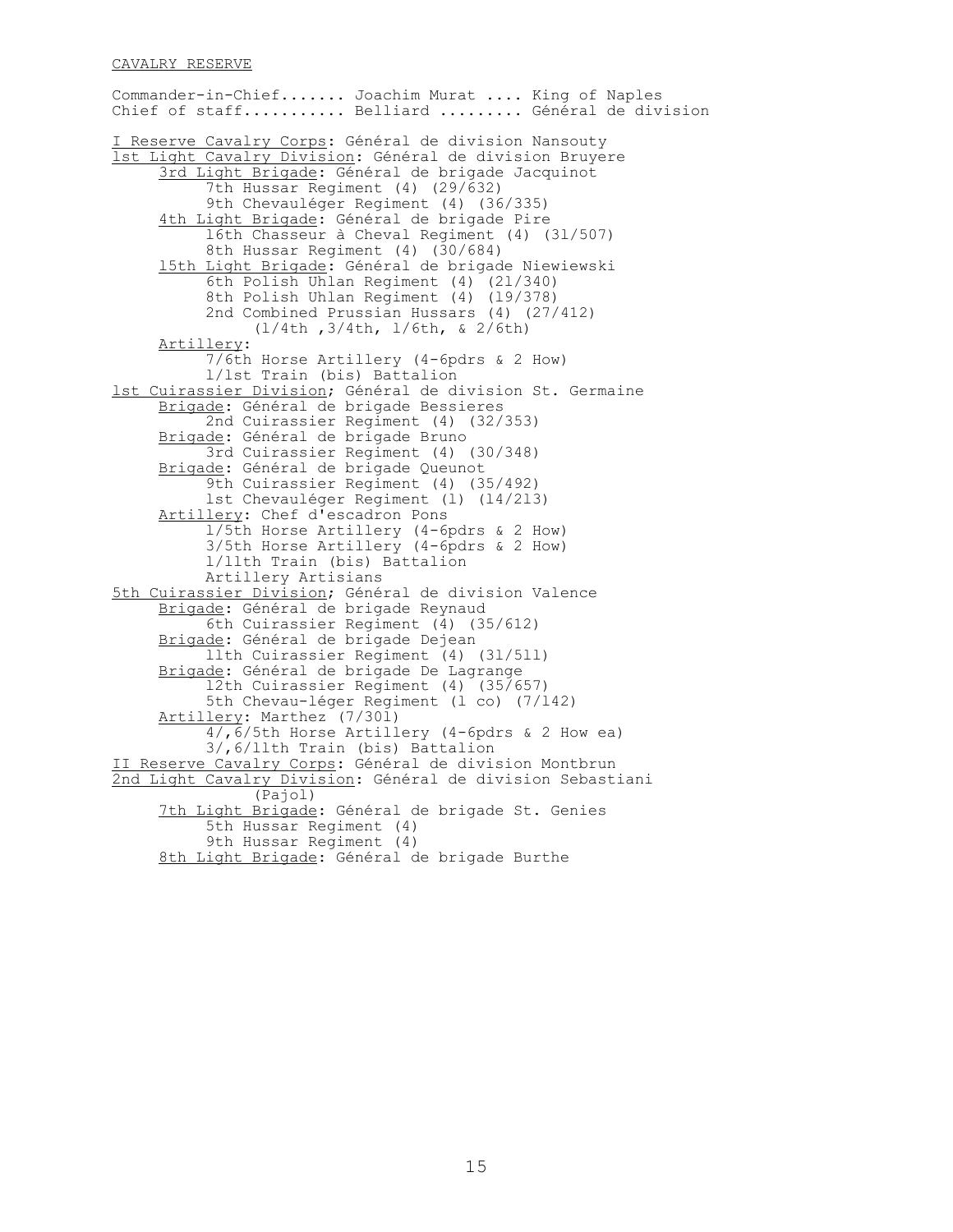llth Chasseur à Cheval Regiment (3) l2th Chasseur à Cheval Regiment (3) l6th Light Brigade: Général de brigade Subervie Prussian Combined Uhlan Regiment (4) (3/2nd, 4/2nd, 3/4th, 4/4th) 3rd Wurttemberg Jager zu Pferd Regiment (4) l0th Polish Hussar Regiment (4) Artillery: Martinot l/4th Horse Artillery (4-6pdrs & 2 How) 2nd Cuirassier Division; Général de division Wathier Brigade: Général de brigade Beaumont (Caulaincourt) 5th Cuirassier Regiment (4) (33/520) Brigade: Général de brigade Dornes 8th Cuirassier Regiment (4) (32/653) Brigade: Général de brigade Richter l0th Cuirassier Regiment (4) (36/554) l/2nd Chevau-léger Regiment (l3/l9l) Artillery: Chef d'escadron Romangin  $\frac{1}{11}$ , 4/2nd Horse Artillery (4-6pdrs & 2 How) (8/175) l/lst Train (bis) Battalion (l/80) 5/llth Train (bis) Battalion (l/36) 4th Cuirassier Division; Général de division Defrance Brigade: Général de brigade Bouvier des Eclats (Gerkeim, Chouard) lst Carabinier Regiment (4) (32/422) Brigade: Général de brigade Chouard (l'Heriter, Paultre) 2nd Carabinier Regiment (4) (407) Brigade: Général de brigade Paultre (Ornano, Bouvier des Eclats) lst Cuirassier Regiment (4) (37/327) 4/4th Chevauléger Regiment (9/l96) Artillery: Parizet 3/,4/lst Horse Artillery (4-6pdrs & 2 How) (5/l47) 3/lst Train (bis) Battalion 5/llth Train (bis) Battalion  $(total train - 1/109)$ III Reserve Cavalry Corps: Général de division Grouchy 3rd Light Cavalry Division: Général de division Lahoussaye llth Light Brigade: Général de brigade Gauthrin 6th Hussar Regiment (3) (24/499) 8th Chasseur à Cheval Regiment (3) (32/498) 10th Light Brigade: Général de brigade Girard 6th Chasseur à Cheval Regiment (3) (28/432) 25th Chasseur à Cheval Regiment (3) (24/487) l7th Light Brigade: Général de brigade Dommanget lst Bavarian Chevauleger Regiment (4) (l8/378) 2nd Bavarian Chevauleger Regiment (4) (l8/350) Saxon Prinz Albert Chevauleger Regiment (4) (20/280) Artillery: 6/4th Horse Artillery (4-6pdrs & 2 How) (2/65) 3rd Cuirassier Division; Général de division Doumerc Brigade: Général de brigade Berkheim 4th Cuirassier Regiment (4) (36/668) Brigade: Général de brigade L'Heriter